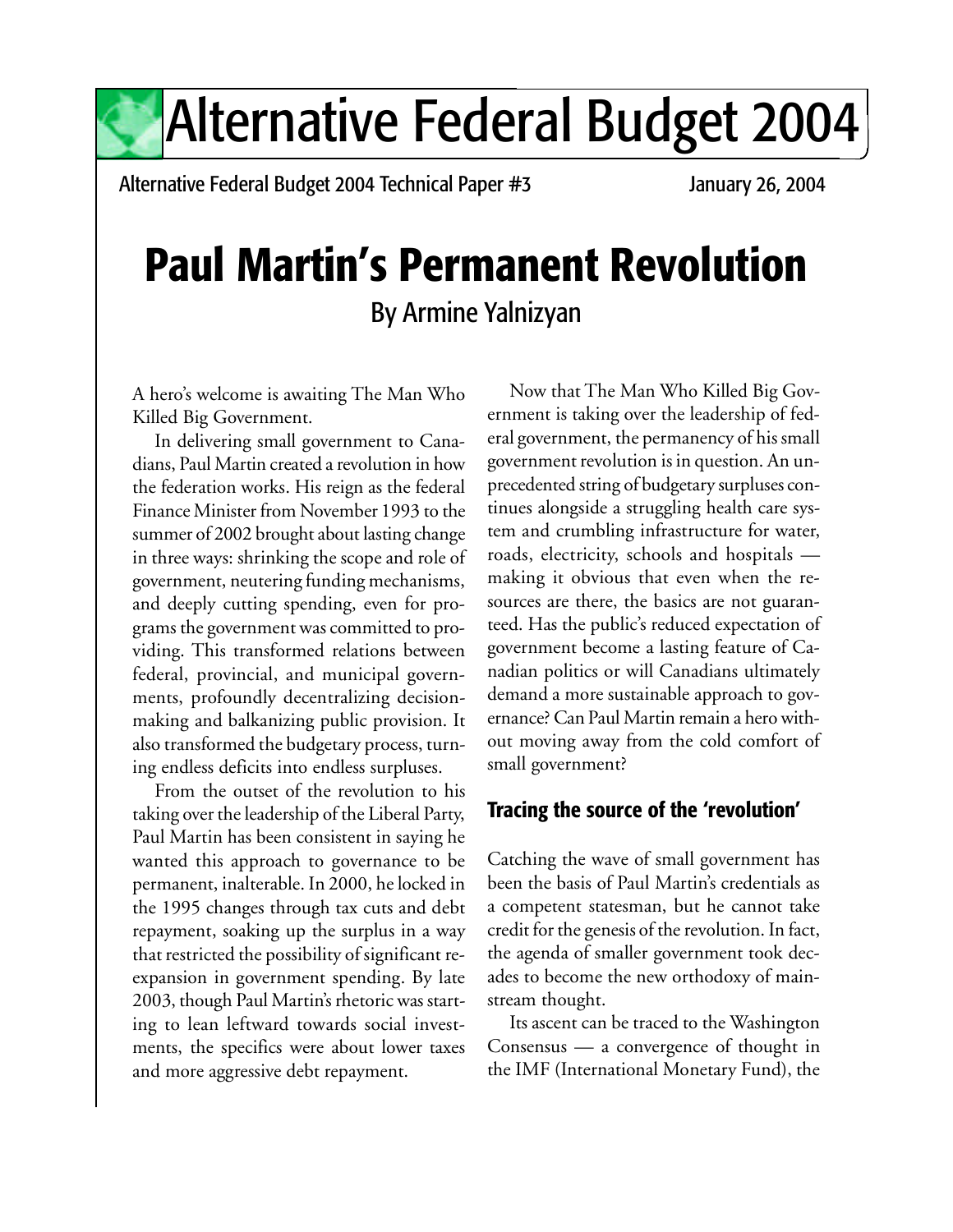

World Bank and the U.S. Federal Reserve. The consensus was about "rethinking" the role of the state by testing just how much the market can replace the state's function. It emerged in response to the dual crises of the 1970s: economic stagnation in developed nations and the increasing demand for economic development by Third World nations.

The reasoning went like this: by scaling back the role of the state, we can make more room for the market to do what it's ostensibly good at — making money. Less government Finance Ministry, and brought the concept of small government to fruition in Canada with the zeal of a revolutionary. Deficit reduction provided the rationale to reduce the size of government operations to a historically unprecedented degree. Paul Martin bragged about the scale of the cuts, wearing his accomplishments-to-come like a badge of honour.

"…[O]ver the next three fiscal years, this budget will deliver cumulative savings of \$29 billion, of which \$25.3 billion are expendi-

The initiatives of the 1995 budget were about to undo key elements of what had painstakingly been built since the Second World War. The postwar effort was about growth. The 1995 Paul Martin budget was about cuts – but more than just a reduction in spending, these initiatives represented a collapse of both federal supports and national vision.

leads to more market, which leads to more money, which leads to more prosperity and, ostensibly, reduced poverty. The moral underpinning is that this circuit leads to more prosperity *for all*, at least in theory. Who could be against that?

By the 1980s the Washington Consensus had codified the elements of what could propel a nation into this virtuous circle. By the 1990s, the recipe for revitalizing economic growth had become a one-size-fits-all formula for developing and developed nations alike: increase the economy's export-orientation and reliance on trade; cut program spending and public investments; improve the climate for business investments, including cutting taxes; and place more priority on deficit/debt reduction.

This approach was well underway when Paul Martin took over the reigns of Canada's ture cuts. This is by far the largest set of actions in any Canadian budget since demobilization after the Second World War. …. Relative to the size of our economy, program spending will be lower in 1996-97 than *at any time* since 1951."

*Paul Martin's Budget speech, February 1995, page 4*

"Our reductions in government expenditure are unprecedented in modern Canadian history....Our reform of the role of government offers the prospect of much more effective government at substantially lower cost….Constant renewal is what this country is all about. Indeed, it is the essential ingredient of a dynamic federalism."

*Ibid. p.25*

The heroic language of the Budget Speech was disingenuous in two regards: the com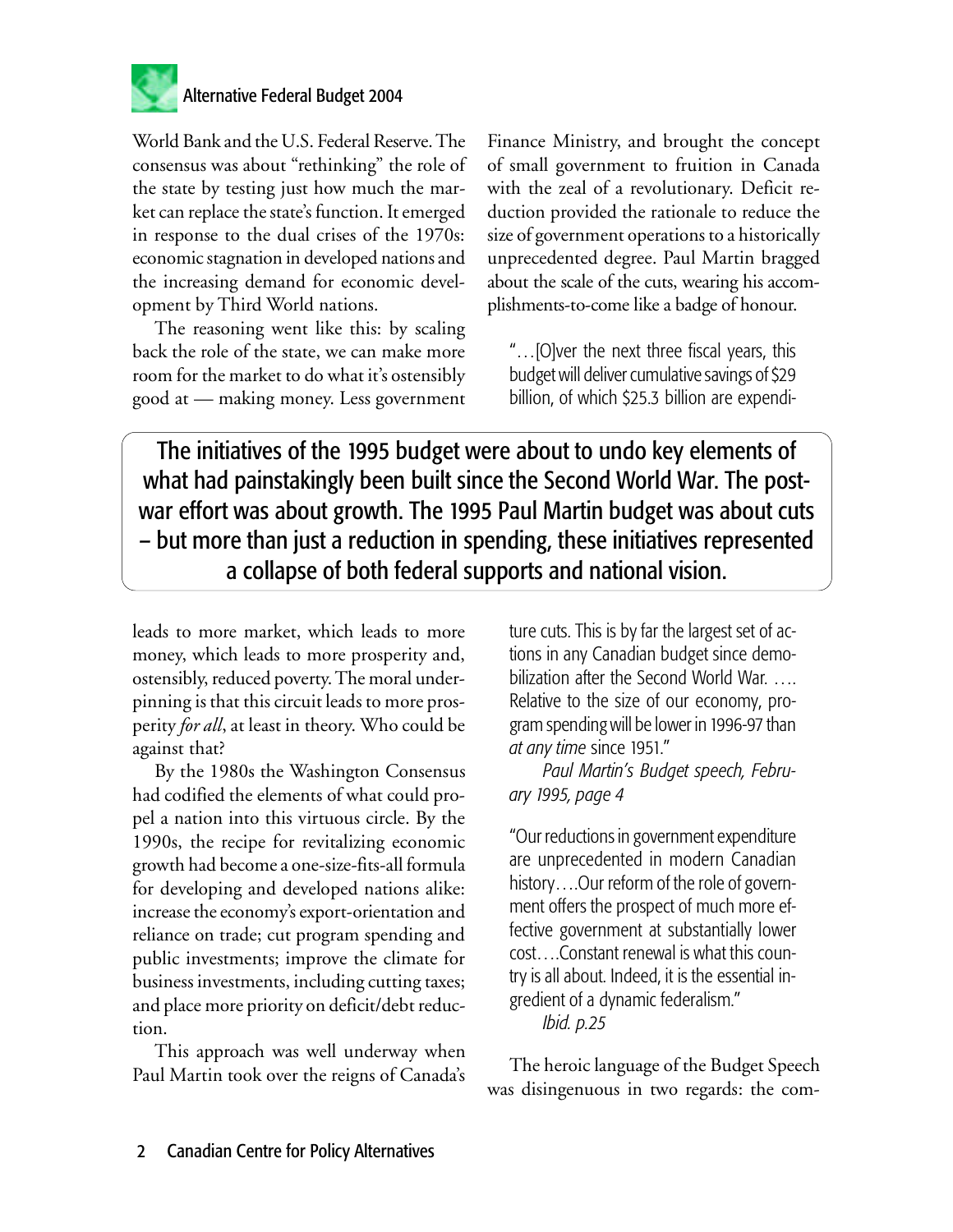parison with the federal government's postwar efforts, and the significance of small government.

It ignored the fact that the initiatives of the 1995 budget were about to undo key elements of what had painstakingly been built since the Second World War. The post-war effort was about growth – which, in those days, meant building a nation through increased public expenditures and investments. The 1995 Paul Martin budget was about cuts – but more than just a reduction in spending, these initiatives represented a collapse of both federal supports and national vision. It redefined growth to represent the interests of the market, rather than the interests of the nation.

# **Looking at the future through the rear view mirror**

Using 1951 as a benchmark of success may illustrate the inner logic of the Paul Martin approach to budget making, but this comparison to half a century ago, again, is deeply misleading.

While Paul Martin slashed the level of program spending as a share of the economy to what it was in 1951, there are fundamental differences between what the federal government did in the 1950s and what it did in the 1990s. The federal government of the 1950s did not provide costly but cherished programs such as Medicare or a comprehensive system of elderly benefits. Those social gains were only won after prolonged campaigns on the part of civil society. Nor did the federal government of the 1950s face chronically high unemployment rates. Unemployment rates in the 1990s were more than double the rates of the post-war period, putting pressures on governments on both sides of the ledger: more income supports flowing out, less income tax paid in.

The "actions" of the 1995 budget altered the political landscape through massive cuts and privatization of public services. By 2002- 03 federal spending was down to 11.5% of GDP, a rate last seen in 1949-50. The clock was being turned further back than 1951.

The scale of withdrawal of federal funds has triggered cascading devolution, from federal to provincial governments, from provincial to municipal governments. Downloading was accompanied by off-loading, shifting services from public to private provision, or eliminating services. The impact of these changes regionalized the federation, created growing inequalities between and within regions, and threw the nation's major urban centres into disarray as they struggled to do more with less help from the more senior levels of government.

Instead of building a nation, Paul Martin's battle plan was taking it apart.

# **Make it permanent**

One revolutionary aspect of this massive downsizing was the notion that no program was *a priori* a fundamental element of the public good. Everything was up for review, and could be classified as no longer "core" to the mission and purpose of government. The utility of all government functions would henceforth be subject to institutionalized review, a permanent feature of the new era ushered in by Martin.

"Let me just say one thing before leaving Program Review, and that is, we have accomplished much, but getting government

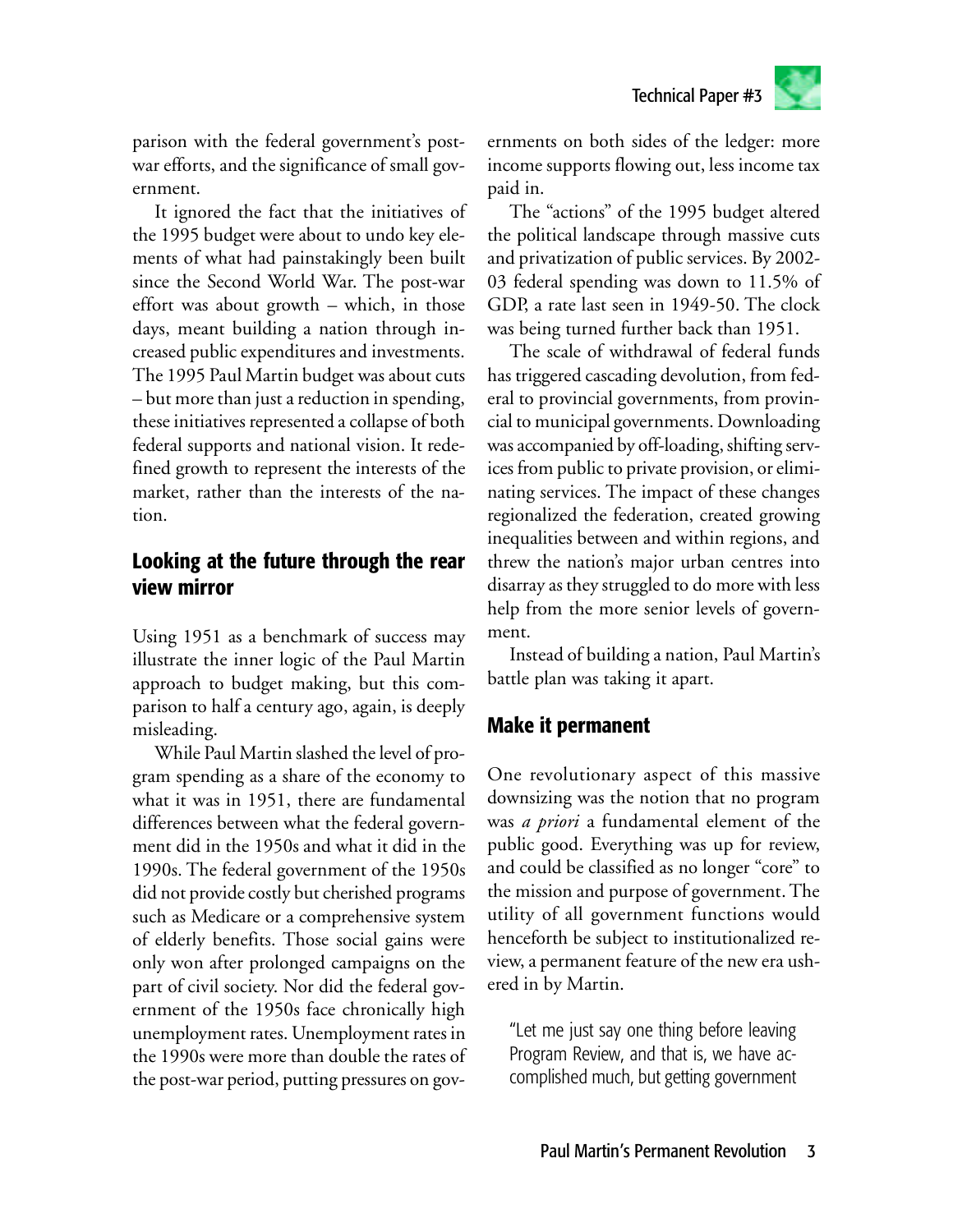

right does not end with this budget. For the essence of good government is, in fact, *permanent* ongoing program review. And that is our intention…..If government doesn't need to run something, it shouldn't. And in the future, it won't."

*Paul Martin's Budget speech, February 1995, page 14*

Martin's Program Review cut the departments of transportation, regional development, and natural resources by half. The biggest cuts, in dollar amounts, came from HRDC (Human Resource Development Canada, which was cut by more than a third), ondary education, to social services and social assistance. The loss of conditions most affected supports to the poor, who lost whatever weak guarantees for support had previously existed. This new incarnation of unconditional federal support was kicked off with a \$7 billion cut in funds transferred to the provinces for these programs. The reason given for the cuts was that the provinces needed more flexibility, especially with regard to welfare programs. Under the logic of small government, guaranteed funding was too 'restrictive'.

"…[W]e believe that the restrictions attached by the federal government to transfer payments in areas of clear provincial re-

The provinces were left to decide whether they would maintain service levels in these programs or offload costs by downloading services to municipalities, by reducing quality or access to services, or by letting the market decide who gets what based on a person's ability to pay.

Transport, and Defence/Emergency Preparedness. Business subsidies were cut by 60% – to be replaced by sizable tax cuts. Program Review also raised money through cost-recovery in departments that did not previously charge fees for public service or by revenue generation through privatizing those activities.

# **Downloading the revolution**

Relations with the provinces were unilaterally changed with the introduction of the Canada Health and Social Transfer – a potent symbol of the permanent revolution.

The CHST combined two previous funding mechanisms into a single pot of money with fewer conditions on how to meet a range of social needs, from health care and post-secsponsibility should be minimized. At present, transfers under the Canada Assistance Plan come with a lot of unnecessary strings attached. They limit the flexibility of the provinces to innovate. They increase administrative costs. In short, the cost-sharing approach of the past no longer helps the provinces, who have clear responsibility to design and deliver social assistance programs, to do so in a way that is as effective as possible and in tune with local needs. *Budget speech 95 p17*

In reality, Martin burdened the provinces with the most restrictive tool of all: funding cuts. The provinces were left to decide whether they would maintain service levels in these programs or offload costs by downloading services to municipalities, by reducing qual-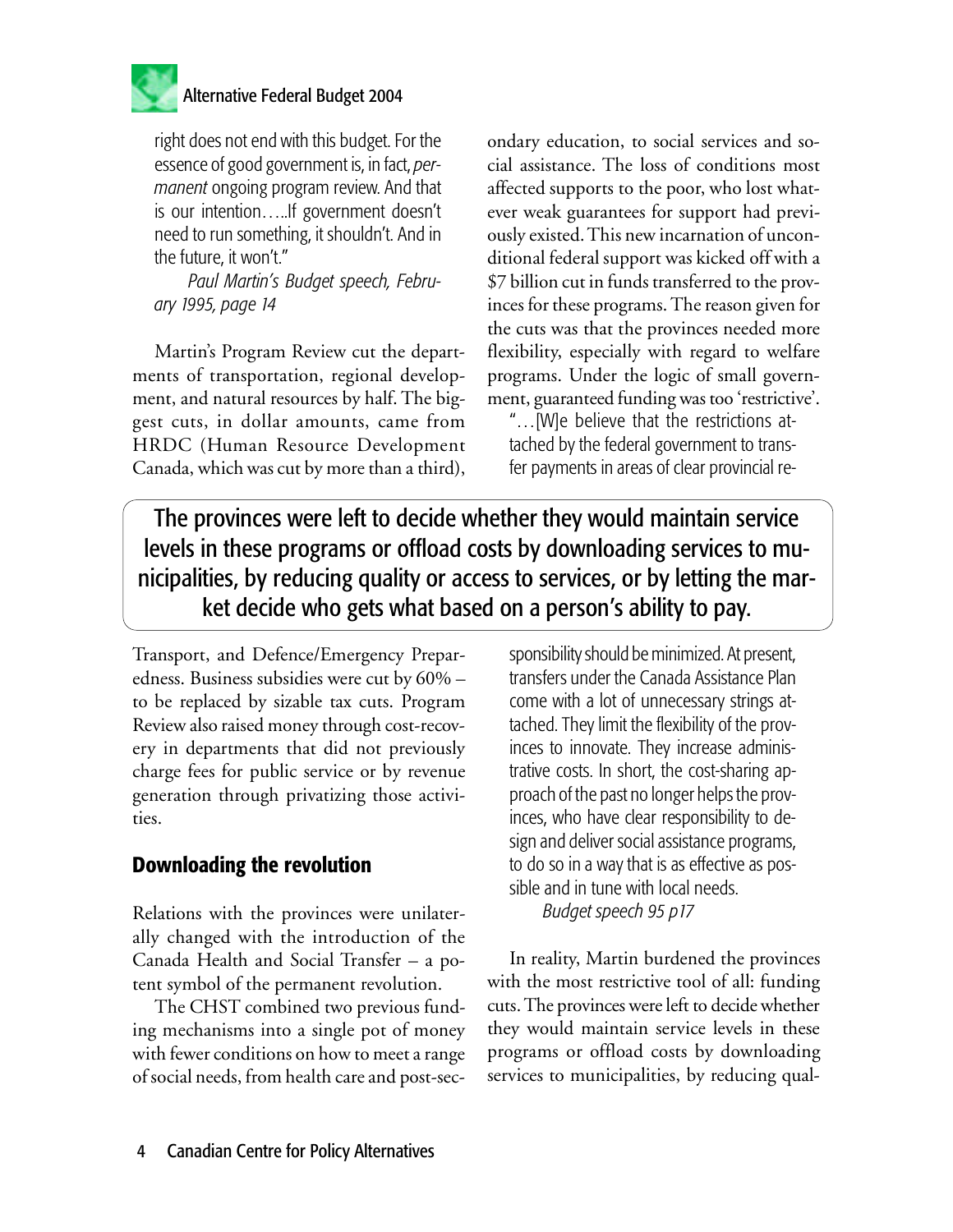



ity or access to services, or by letting the market decide who gets what based on a person's ability to pay. This exacerbated the already existing balkanization of services, with provinces using the loss of funds and the loss of conditionality of federal funding as their rationale to reduce or offload service provision. It was truly a step back in time.

# **Cities feel the impact of downloading**

Many public provisions, including social housing, were simply abandoned. By the end of the 1990s, the mayors of the biggest cities from coast to coast found themselves overwhelmed by the magnitude of the mismatch between supply and demand at the low end of the housing market. The widespread inadequacy of affordable shelter and the growing ranks of the homeless brought to mind the Great Depression, and just like during Dirty Thirties, the mayors descended on Ottawa in 1998, proclaiming a "National Housing Disaster", begging the federal Finance Minister Paul Martin for some support and relief. The plea went unanswered, though it was heard by a great listener.

As with other impassioned supplications for infrastructure maintenance, secure potable water, public transit, reduction of child poverty, early child education, and environmental protections, Martin responded with sympathy and encouragement: the need was real, the cause was great. But, despite record financial prosperity in the late 1990s, he was never able to move forward. He would if he could, he would perpetually assure the supplicants, but the cupboard was perpetually bare. The revolutionary principles of small government came first, as Paul Martin was apt to say "come hell or high water".

The following retrospective on Paul Martin's decade of revolution offers a "program review" of sorts. It reviews how the agenda of small government/big business played itself out in the period 1993 to 2002. These include: spending cuts; increased reliance on trade and foreign investment; cuts in inflation and borrowing costs; tax cuts; and debt repayment. What has been the impact of the revolution, and can it be permanent?

# **The defining features of the revolution**

# *1) Reduce the Size of Government*

Among the G-7 nations, Canada implemented the most aggressive reduction in the size of government over the 1990s.<sup>1</sup> Federal program spending shrank by 30% between 1993-94 and 2000-01, from 15.7% of GDP to 11% of GDP.<sup>2</sup> In 2002-03, federal program spending increased to 11.5%, but this was more than half a percentage point lower than what the government allocated in the 2002 budget, a shortfall in promised spending of \$5.2 billion. This may be symptomatic of future budgets, as the Finance Minister of the day, John Manley, recently indicated:

"There are many reasons that our surplus last year was higher than projected. But one reason was that our program spending was lower than budgeted. That's a good sign and a portent for the future."

*Economic and Fiscal Update, October 29, 2003, page 7*

The 2003 budget – under a new Finance Minister – simply shows how permanent the Martin commitment to small government has become. It said there would be a small bumpup in spending due to renewed investments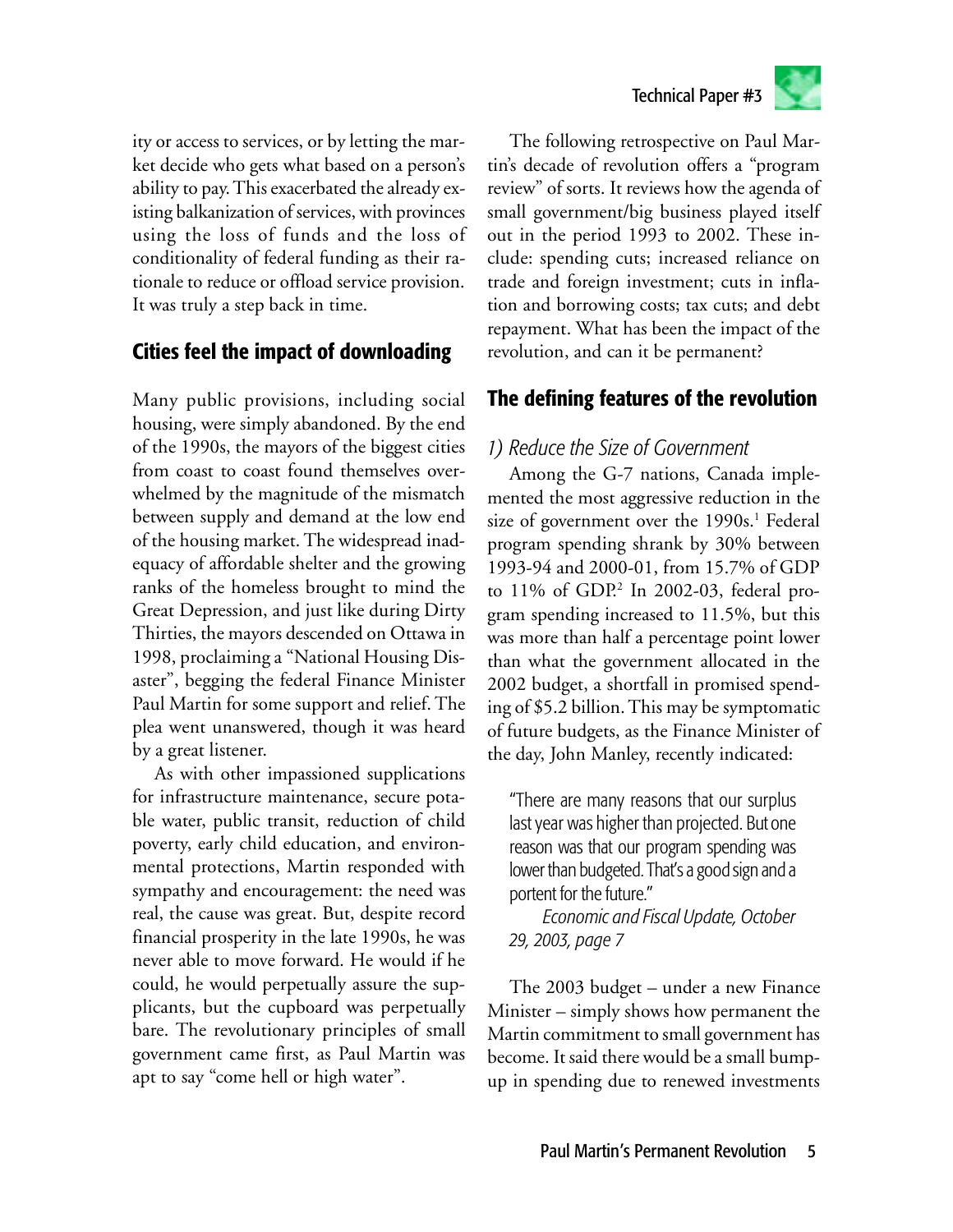

in health care, raising the spending to GDP ratio to 12.2%. As seen above, though increased investments in health care took place, other spending did not, leaving the ratio at 11.5%, a rate last seen in 1949-50.

The 2003 budget shows the ratio of program spending to GDP is projected to continue its downward trajectory after the 2002- 03 fiscal year. It promises to not exceed 12% of GDP over the next two years.<sup>3</sup> One can only wonder if this means a commitment to not exceed the 11.5% mark.

Paul Martin's Program Review is now permanently institutionalized. A central feature of the Martin budgets right up to 2002, Budget 2003 states:

To demonstrate its commitment to reallocating spending and improving efficiency, the Government will reallocate \$1 billion from existing spending beginning in 2003– 04 to fund higher government priorities. This reallocation will be permanent and represent about 15 per cent of the cost of the new initiatives announced in this budget over the next two years….As part of its ongoing review of programs, the Treasury Board will continue to examine the scope for reallocating from lower to higher priorities and may adjust departmental and agency budgets accordingly.

*The Budget Plan 2003, Page 177*

# *2) Increase Reliance on Trade*

The key policy initiative for economic growth since the mid-1980s has been to increase Canada's openness to trade, particularly making economic production more export oriented. Canadian exports have more than doubled since. Exports rose as a share of the economy, from 26% in 1990 to almost half the economy's output in 2001 (45.6%). During this time the U.S. share of total Canadian exports grew from 74% in 1990 to around 87% since 1999, making the government's strategy of export orientation even more vulnerable to economic conditions in the U.S.<sup>4</sup>

Between 1990 and 2002 exports more than doubled from \$175 billion to \$473 billion. The value of exports peaked in the first quarter of 2001, at \$512 billion. The U.S. remains the most important market for our exports, accounting for 87.4% of all Canadian merchandise exports in 2002.<sup>5</sup> Since the events of 9/11, a slowing economic climate globally, and with a strengthening Canadian dollar, exports declined to 38% of the economy by the second quarter of 2003.

Imports followed the same pattern, more than doubling from \$175 billion in 1990 to \$429 billion in 2000, then declining to \$408 billion by the second quarter of 2003. Whereas Canadians imported more than they exported a decade ago, today the relationship is reversed.

# *3) Attract more Foreign Investment*

Foreign direct investment in Canada (inward FDI) grew dramatically in the 1990s, from \$130 billion in 1990 to \$292 billion in 2000, and to \$349 billion by 2002.<sup>6</sup> Twothirds of this flow came from the United States. As a share of the economy, inward FDI grew from 19.6% of GDP in 1990 to 30% of GDP by 2002. Compared to other G-7 nations the Canadian economy is highly open to foreign investment: the G-7 average over the same period also grew, but from 6.3% of GDP to 13.6% of GDP.<sup>7</sup>

Canadian investors are also spending more overseas. Since 1990, outward FDI from Canadian companies grew by more than four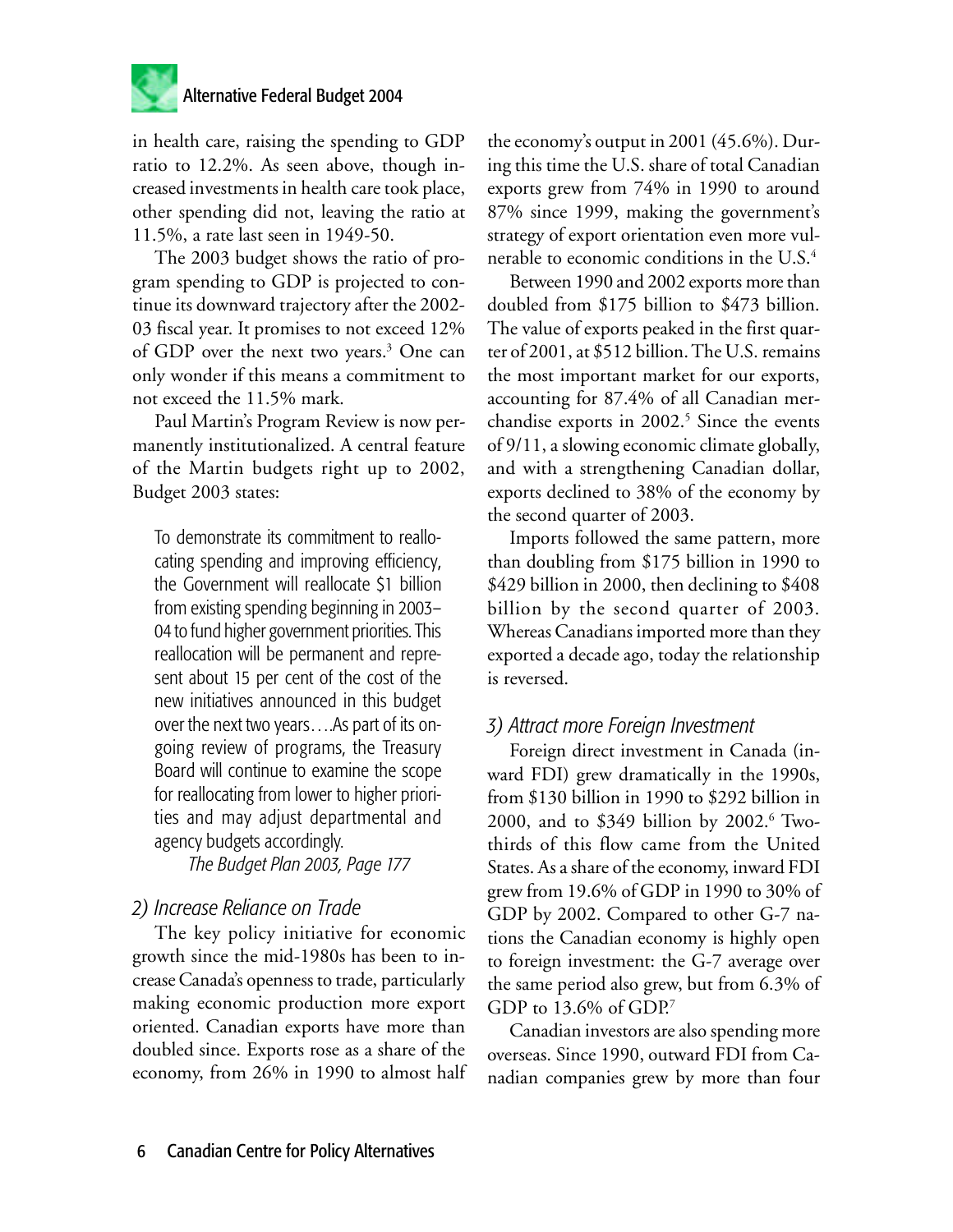times, to reach \$432 billion in 2002**.** 8 Clearly the growing reliance on foreign capital is not due to Canada's ability to generate its own capital for the purposes of investment.

# *4) Lower Inflation, Lower the Costs of Borrowing Money*

Starting in 1990, the primary objective of the Bank of Canada has been to reduce inflation and maintain it in the target range of 1% and 3%. The Bank has been highly successful. Canada's annual inflation rate averaged 1.7% between 1993 and 2002, one of

# **The Results**

*1) A Vastly Larger Economy …*

From 1993 to halfway through 2003 the Canadian economy grew by 66% in nominal terms and  $41\%$  in inflation-adjusted terms.<sup>12</sup> By halfway through 2003, Canadians were producing \$1.2 trillion in goods and services. This is \$480 billion more on an annual basis than a decade before, and growing. There is vastly greater capacity to finance social development initiatives, should that be a political priority.

There are more poor children today (786,000) than in 1989 (765,000), the year when a campaign to eliminate child poverty was unanimously endorsed by all parties in the federal Parliament.

the lowest in the G-7 countries.<sup>9</sup> This vies with only two other protracted periods of low inflation in Canada: from 1934 through to the end of the Second World War, and from 1952 to 1965.<sup>10</sup>

While the costs of borrowing also dropped dramatically over the 1990s, the economic slowdown – which started in 2001 and was exacerbated by the events of 9/11 in New York – triggered a series of interest rate cuts over the course of 2001 which were unparalleled in the central bank's history. In January 2002, the Bank of Canada set the prime lending rate for business at 3.75%, the lowest nominal rate in our history.<sup>11</sup> The previous low was between November 1944 and March 1956, when interest rates were set to service the economy at 4.5%. The prime rate has been 4.5% since September 2003.

# *2) But We're Moving Further Away From Covering the Human Basics*

At the same time, the cuts that took place mean virtually all social development initiatives to cover the human basics identified in the 1948 Universal Declaration of Human Rights – clean water, shelter, food, health care and education – are increasingly in jeopardy for growing numbers of Canadians. Though there is more economic capacity to meet these needs than at any other time in our history, there are fewer resources devoted to these purposes. The aggressive redistribution of resources has resulted in unprecedented wealth coinciding with the following miserable facts in our nation:

#### *Deepening Poverty*

The proportion of families defined as poor decreased from 1996 to 2001 from 14% to 10.4% of all Canadians. However, there are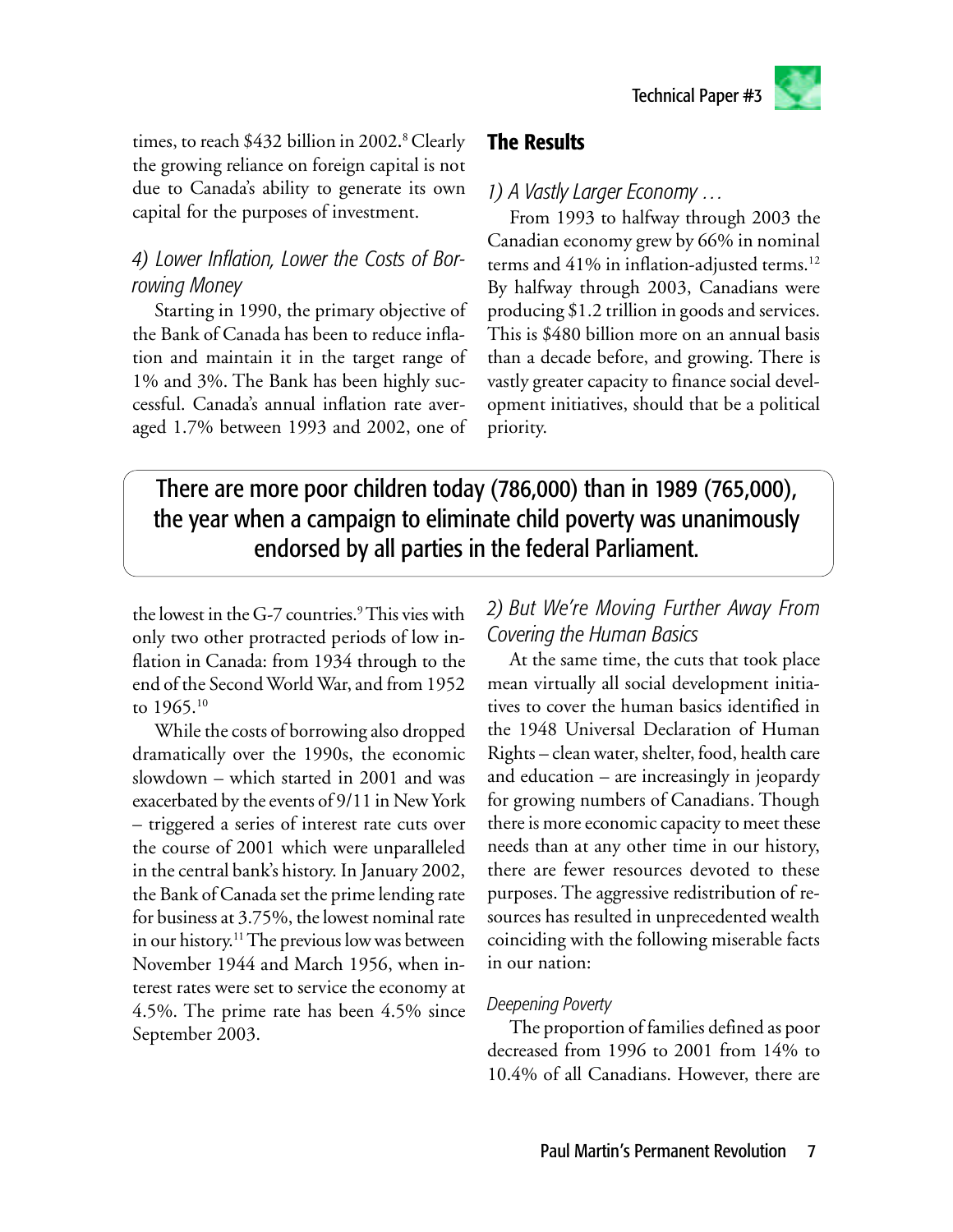

more poor children today (786,000) than in 1989 (765,000), the year when a campaign to eliminate child poverty was unanimously endorsed by all parties in the federal Parliament.<sup>13</sup> Furthermore, the depth of poverty continues to increase among those who remain defined as poor. The average low income family would now require more than \$7,200 in after-tax dollars to reach the "low income" threshold. In 1995 it would have taken \$6,800.<sup>14</sup> Young men's earnings have not returned to the levels of the 1980s, in inflationadjusted terms, though single female parents continue to improve their economic position by getting more employment and working longer hours.

Poverty is more prevalent for the single elderly, the disabled, visible minorities, aboriginal populations (both on and off reserve) and recent immigrants; and in all these groups women are the most disadvantaged.

Inequality (in market and in after-tax terms) has grown more rapidly since 1995 than at any other time since records have been kept. The top 20% of families were, on average, five and a half times more affluent than the bottom 20% of families after taxes and transfers were taken into account. From the 1970s to 1995 the relationship between rich and poor was somewhat stable, the top 20% of families averaging \$4.80 for every \$1 in after-tax income of the bottom 20%.<sup>15</sup>

#### *More People Precariously Housed, More Homeless*

A high proportion of families spend a disproportionate amount of their income on rent. In 2001, almost 20% of Canadian renters paid *more than half* of their income towards shelter costs. Forty percent paid more than 30% of their income toward shelter.<sup>16</sup>

Between 1991 and 2001 Ontario – which houses almost 40% of Canada's population – lost 24,300 existing rental units. Not surprisingly, rents have been rising at twice the inflation rate.<sup>17</sup>

While there are no official statistics on the number of homeless, it has been reported that about 250,000 people will be without shelter over the course of the year.<sup>18</sup> In Toronto alone, 44 homeless people died – most from exposure — in 2001. By the middle of 2003, Toronto's regular vigils for the homeless mourned the deaths of 308 people.

#### *More Hunger*

The first food bank opened in Canada in 1981. By 2003 there were at least 639 food banks, with an additional 2,213 agencies helping hungry people across the country, more than the number of MacDonald's outlets in the country.<sup>19</sup>

With rising rents and stagnant or falling incomes, the squeeze-play for too many households has resulted in increased hunger. Food bank use has reached 778,000 people in one month alone and has doubled since 1989. More than 40% of the users are children. Every year, whether the economy is booming or slowing, the use of food banks increases. Just since 2002, the number of people in food bank lines has risen by 5.5%. The CAFB (Canadian Association of Food Banks) survey shows that 12.9% of food bank users are people with jobs. An astounding 7.03 million pounds of food is distributed in one month, but shelves are often bare at month's end. <sup>20</sup>

#### *Insecure Access to Clean Drinking Water*

Poor maintenance of infrastructure and the intensification of agri-production has resulted in more frequent instances of unsafe drink-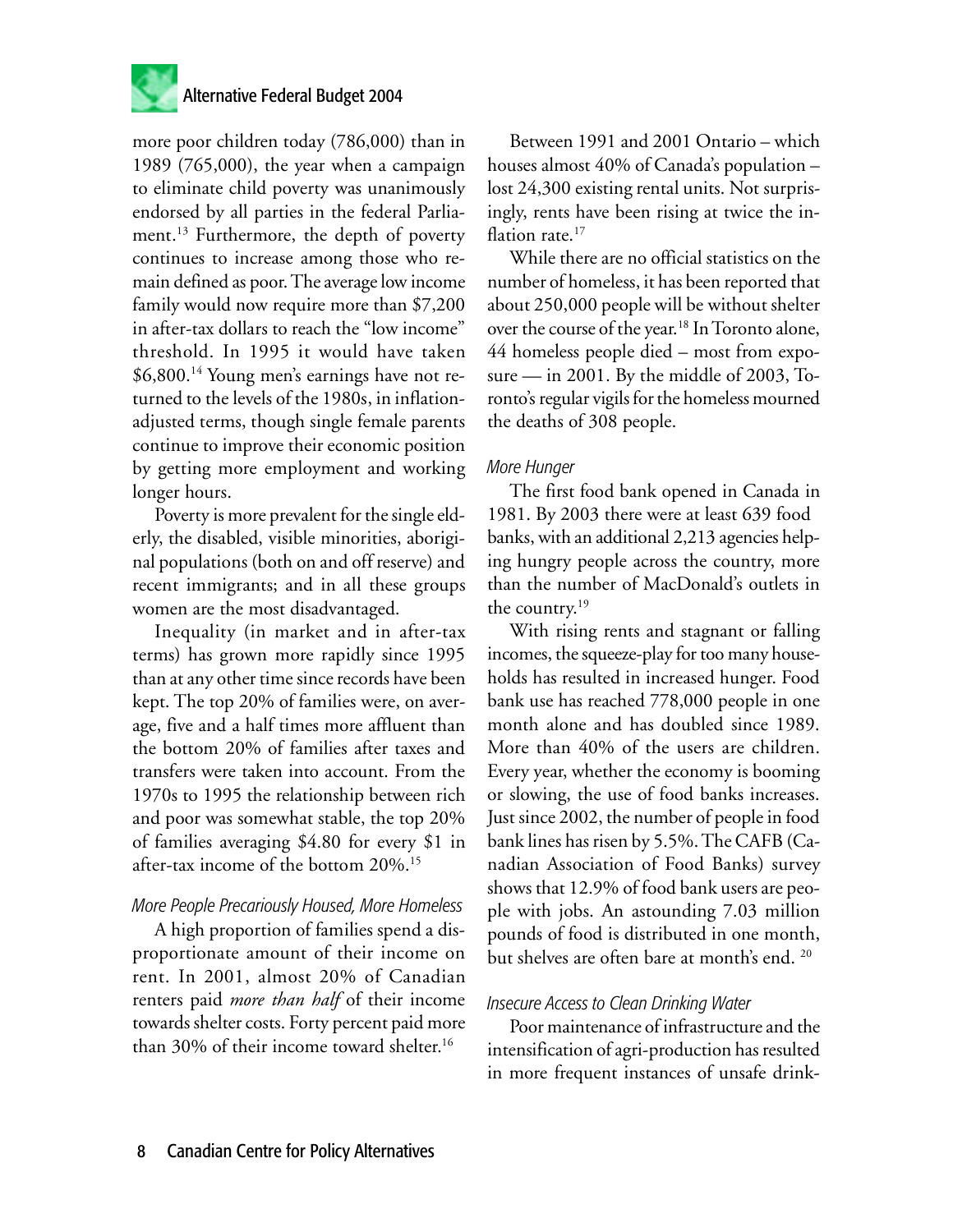

ing water in communities from coast to coast. In 2001, 7,000 people were infected by a cryptosporidiosis outbreak in North Battleford, Saskatchewan; half the 500 communities in Newfoundland had a boil-water advisory during the summer; and one of the biggest cities in the country (Vancouver) issued a water safety warning to its residents in early 2002. These most recent developments occurred despite the fact that in 2000, seven people died and thousands became seriously ill in Walkerton, Ontario when E-coli found its way into the water system. The report of ing number of young graduates who are precariously employed. According to the 2001 Census, half of all employed Canadians between 25 and 35 years of age earned less than \$26,822 in 2000. Their average annual income was \$29,876. (The average Canadian worker earned \$31,757 in 2000, while median earnings – the half way point of all workers' earnings – was  $$25,052.<sup>23</sup>$ 

Technical Paper #3

#### *Rising Problems of Access to Health Care*

Canada has one of the lowest doctor-topopulation ratios in the western world: 2.1

# In 2003, 3 million Canadians do not have a family doctor, overburdening acute care services such as emergency rooms and keeping waiting lists for diagnostics and treatment stubbornly high.

the public inquiry into Walkerton, released in January 2002, cited two factors as the cause of this debacle: incompetence of local authorities and funding cutbacks by the provincial government to its environmental protection branch.<sup>21</sup>

#### *Rising Student Debt, Decreased Returns on Investments in Education*

Funding to post-secondary education has still not been restored to the pre-cut levels despite an historic budgetary surplus. These cuts, combined with deregulation of fees, have resulted in large tuition increases, with fee increases for professional schools only limited by what the market will bear. On average, students completing a four-year program will have \$25,000 in debt, an increase of 300% from 1990.<sup>22</sup>

Shifting job opportunities mean the returns on investment in post-secondary credentials may be uncertain, especially among the growdoctors for every 1,000 patients.<sup>24</sup> Labour shortages among health professionals is a global problem, but was exacerbated in Canada by reductions to enrolment in medical and nursing schools in the 1990s in order to deal with funding cutbacks, cuts that originated with the federal government.

The result is that in 2003, 3 million Canadians do not have a family doctor<sup>25</sup>, overburdening acute care services such as emergency rooms and keeping waiting lists for diagnostics and treatment stubbornly high. Almost one in five Canadians requiring health care for themselves or a family member in 2001 encountered some form of difficulty in gaining access to services.<sup>26</sup>

The one harsh lesson from the small government revolution is: Economic growth does not necessarily lead to prosperity for all. It requires political will to ensure "more prosperity for all" is an explicit objective, so that it can be an outcome of economic growth,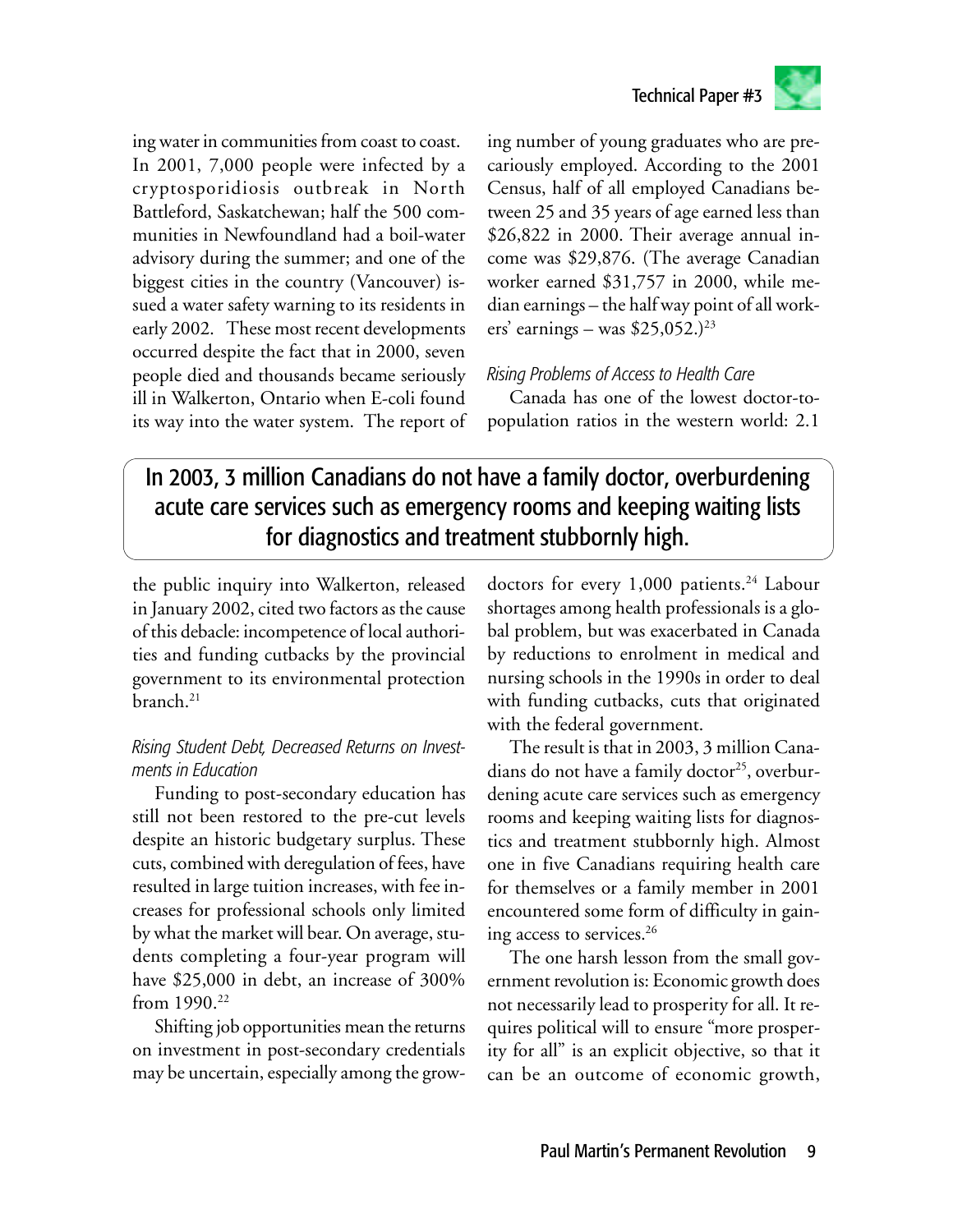

through more jobs with better wages and working conditions and more abundant social provisions.

### *3) Record Budgetary Surpluses at the Federal Level*

There is no reason for such hardship in Canada. This nation has outperformed all other G7 nations in GDP growth since 1993. What have we done with all this new wealth?

Continued constraints on federal public spending combined with relatively strong economic conditions resulted in the fiscal year 2002-03 as the sixth consecutive year in which the federal government recorded a budget surplus. This feat has only been accomplished once before, in the six-year period immediately after World War II, 1946-57 to 1951-02.

The scale of the current surpluses has, however, not previously been seen. The growing size of the surplus created enormous pressure to make it disappear before Canadians started to expect more from their governments. If the small government revolution was to be permanent, the cupboard had to appear bare.

By October 2000, the solution was to introduce an explicit and aggressive tax cut agenda and accelerate the campaign of vigorous debt repayment. In the build-up to the federal election in November 2000, calculations of the projected size of the federal budget surplus over the following five-year horizon ranged between \$150 billion and almost \$200 billion.27 Most of this (\$100 billion) was devoted to tax cuts. Debt reduction, until recently, has never been an explicit objective of this government – yet the second largest amount turned out to be debt repayment, not program spending (\$52 billion in debt repayment since 1997-98, of which only \$18 billion had been paid down by the time of the October 2000 announcements).<sup>28</sup>

#### **Lock in the Change**

#### *1) Deep Tax Cuts*

The federal government's initiatives in the October 2000 *Economic Statement and Budget Update* outlined a program for \$100 billion in tax cuts over the next five years as the key way of distributing and eliminating the projected budgetary surplus.

Tax cuts in 2000-01, the first fiscal year of the plan, cost federal coffers \$7 billion. That cost rose to \$16 billion in 2001-02 and \$20.5 billion in 2002-03. The projected costs of the final two years of these tax cuts would reduce federal revenues by \$25 billion in 2003-04 and \$31 billion in 2004-05. If anything, these projections, made in mid-2000, underestimate the value of these cuts, and the ones that have been added in budgets since 2000. The federal government has not publicly kept track of the growing cost of the tax cut agenda to the public purse.

Even the events of 9/11 and the deepening economic slowdown would not alter government commitments to tax cuts – even as Canadians began to question the wisdom of the permanently small governments.

The federal Finance Ministers, both Martin and his successor John Manley, have repeated that though downturns may result in cuts to other programs, the promise to reduce taxes by \$100 billion remains sacrosanct. Indeed these cuts have been augmented, with the elimination of the capital tax on corporations and raising the tax-exempt threshold for RRSP (Registered Retirement Savings Plans) contributions, a move that only benefits those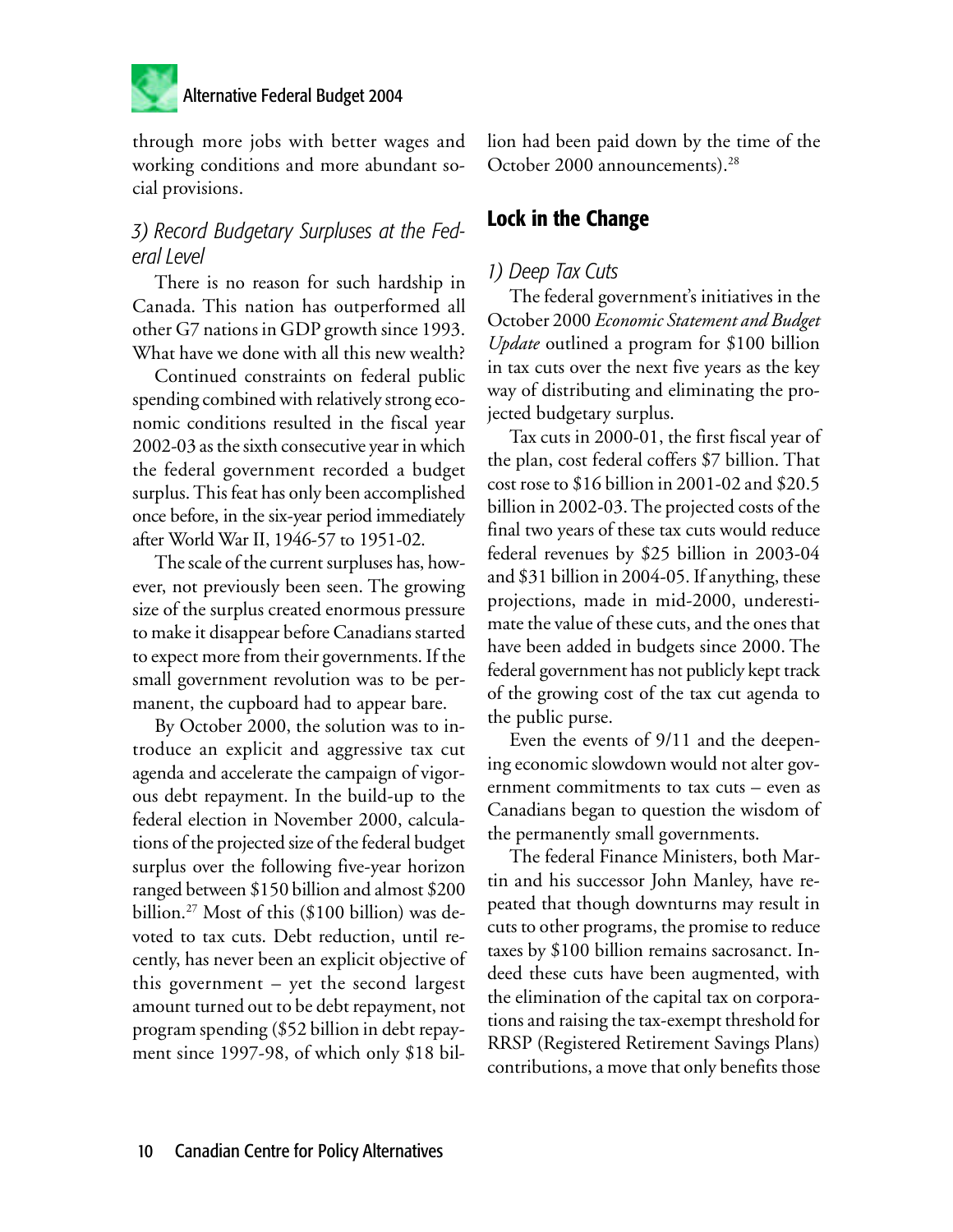

earning more than \$75,000 a year. The implications of those cuts have not been fully costed in budget documents.<sup>29</sup> Budget 2003 introduced these and other tax cuts, the total of which will cost an additional \$2.3 billion by 2004-05.30 Martin's recent speeches indicate still more tax cuts lie ahead**.**

Together, the federal and provincial governments have foregone at least \$40 billion in revenues in 2002-03, \$48 billion in 2003billions of dollars in freed-up resources. In 2002-03, alone, the Budget estimates public debt charges will fall by \$2.1 billion.<sup>33</sup>

But even when significant "new" resources are available for other priorities, that doesn't guarantee the money will be spent on enhancing public provisions. Just as in a household budget, the "windfall" could go to more spending or paying off debt. In the case of the government, however, there is a third

# The Government of Canada has been aggressively paying off the debt while watching the deterioration of our road and transit systems, water and sewage systems, and the existing stock of public housing, hospitals and schools.

04 and \$61 billion in 2004-05, making tax cuts a far greater priority of governments than any other initiative in this period.

#### *2) Reduce the Debt*

Net federal public debt fell from a high of 68.4% of GDP in 1995-96 to 44.2% of GDP in 2002-03, the fastest and deepest rate of reduction within the  $G-7$  nations.<sup>31</sup>

Between 1996-97 and 2002-03, Canada's public debt was reduced by \$52.3 billion, making debt reduction the second biggest priority (behind tax cuts) in new spending since the late 1990s.<sup>32</sup> A record \$17.1 billion was paid by the federal government in the 2000-01 fiscal year alone which Finance Minister Paul Martin called "the real fiscal dividend" of the budgetary surplus.

The good news about a rapidly falling debt to GDP ratio is that Canadians taxpayers spend less on servicing the debt than before. In the 1995-06 fiscal year, 37 cents of every tax dollar received by the federal government went to debt charges. By 2002-03 it was only 23 cents on the dollar. That translates to many

choice of where the money could go – lowering taxes.

# **Prudent Choices?**

One of the most common, though not most heroic, words in Paul Martin's lexicon is "prudent".

Low-balling revenues and under-spending budgetary allocations is prudent. Contingency reserves for the unforeseen event is prudent. Debt repayment is prudent.

Indeed all these things would be prudent, even admirable, in a household budget.

But no household would pay off the mortgage while the foundation of the house crumbled, the pipes threatened to burst, and someone was going hungry or without enough winter clothes. Certainly no household would launch on such an undertaking while, at the same time, volunteering to get paid a lower hourly rate.

That is, however, exactly what the Government of Canada has been doing. It has been aggressively paying off the debt while

Paul Martin's Permanent Revolution 11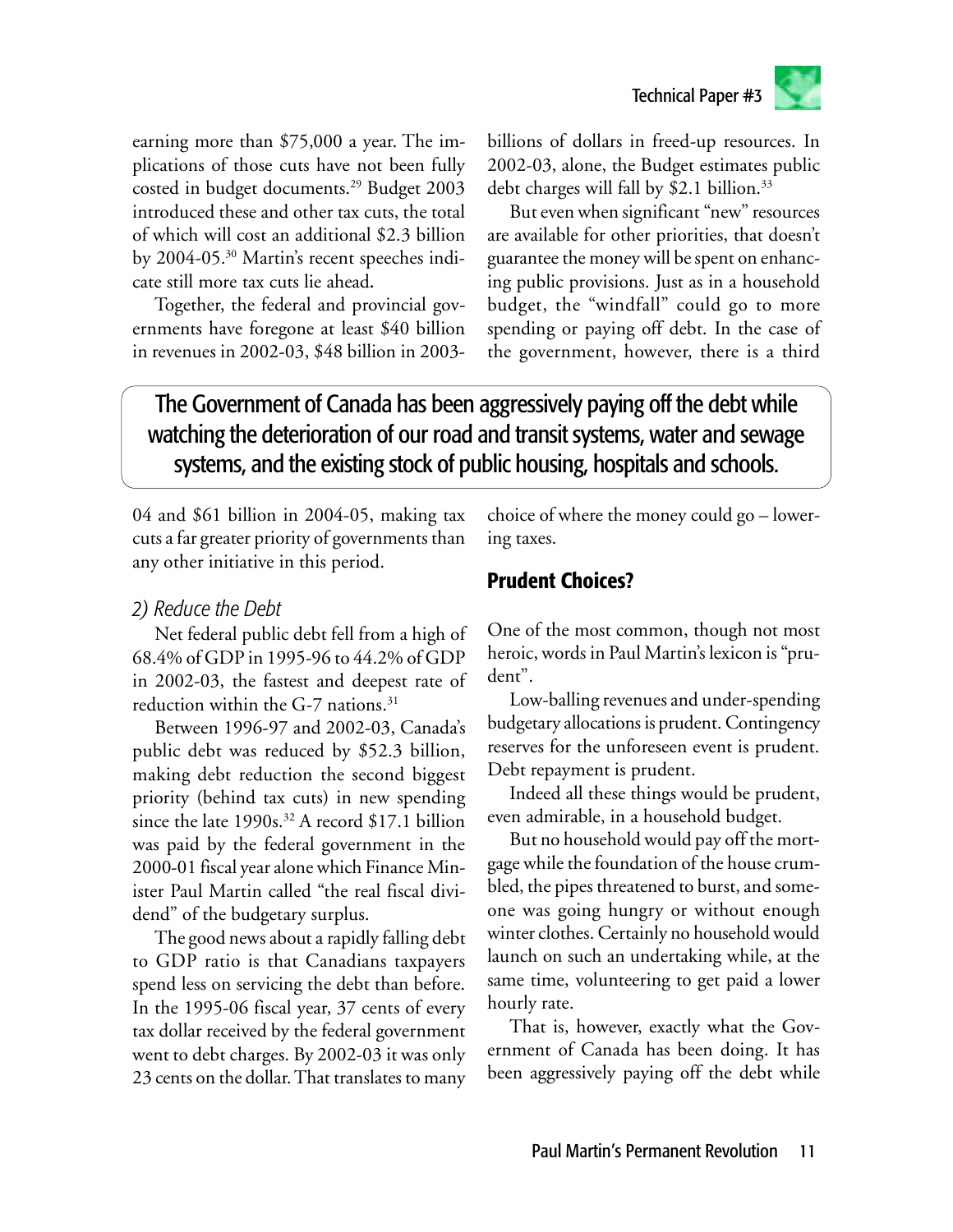

watching the deterioration of our road and transit system, water and sewage systems, and the existing stock of public housing, hospitals and schools. It has held the line on spending while paying down the debt, knowing that Canadian children and adults go hungry and even die from lack of shelter. And, at the same time it decided to tackle the more than \$500 billion in debt – half a *trillion* dollars — it has chosen to forego significant amounts of its own income, by cutting some tax rates and entirely eliminating others. And the game is about to escalate.

#### **Moving the Goal Posts of Success**

The ratio of debt to GDP has taken on a new gravitas as the leading indicator of economic success for the federal government. Even in the unlikely event that not one more cent is dedicated to debt repayment, this measure will continue to fall. Success – in these terms – is guaranteed, it's just a matter of degree. As Finance Minister Manley pointed out in late 2003, "assuming no incremental debt reduction, [the debt to GDP ratio] would fall to about 33 per cent by 2008–09. If the Contingency Reserve [worth \$3 billion annually] is not needed and is used to reduce federal debt, the federal debt-to-GDP ratio would decline to 31.5 per cent in 2008–09."<sup>34</sup>

But a constant downward trajectory is not sufficiently dramatic for a conquering hero. As the new leader of the Liberal Party – and Prime Minister in waiting – Paul Martin wants more.

In his only speech in recent months where he spelled out specific elements of his vision for leading the nation, Paul Martin clearly signaled there would be no fundamental shift in approach from the past decade. In fact, he suggests deepening the revolution, to guarantee its permanency.

First, it is absolutely essential that we lower our national debt load, in order to keep our interest rates low, continue to lower taxes, and keep the flexibility we need to respond to an unpredictable international economy. In concrete terms, that means continuing to cut the debt-to-GDP ratio from 71 per cent, where it was in 1997, past 40 per cent, where it is today, back towards the 25 per cent level that Canada had in the late 1960s. Governments must never forget the lessons of prudent fiscal management. That means always keeping a firm grip on spending – especially in the uncertain times now facing the global economy. It means a commitment to an ongoing program review.

*Paul Martin's Speech to the Board of Trade of Metropolitan Montreal, September 18, 2003*

There is no economic significance to bringing debt levels to 25% of GDP, but it has plenty of significance historically and politically, especially in the context of the "absolutely essential" need to continue to lower taxes.

The last time federal debt to GDP ratios were around 25% was in the 1960s, when federal program spending as per cent of GDP ranged between 14% and 16%. If the goal was to have the entire scale of government go back to the 1960s, then the feds would be spending at least 2% to 4% of GDP more in programs – between \$24 and \$48 billion more a year at the current level of GDP.

Returning to the governance style of the 1960s is not the goal, however.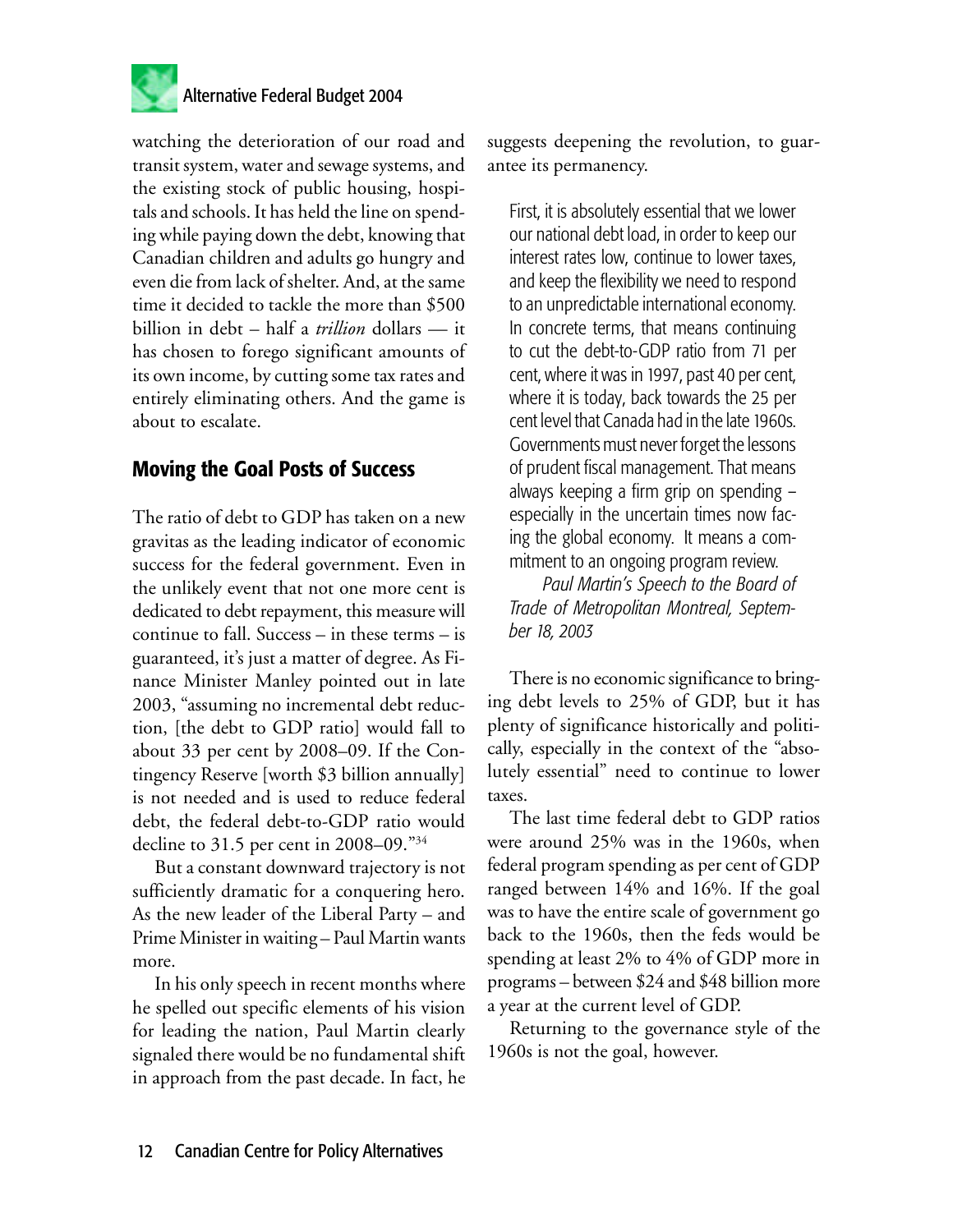The real purpose behind Martin's flagging the 25% mark is to shift the goal posts of government objectives, precluding significant action on other priorities until that goal is met or redefined.

If, as expected, Martin is elected as Prime Minister next spring, he has served notice that the goal of a debt ratio of 33% or 31% will not be enough for his own definition of success. It will be much lower. A hero does not coast. He wages war. But what are the implications of such a war?

# **What's next? A Peek at Paul Martin's Leadership Style for Canada**

We stand together on the edge of historic possibility. At a moment that comes rarely in the life of a country. It is a time when destiny is ours to hold. A time of new opportunity which must be seized upon in a conscious, determined effort….It is a time to turn an historic circumstance into transformative change — to summon a new national will. ... We have to build a 21st century economy in Canada for Canadians. We succeeded in the last 10 years because we did not deviate from course — balanced budgets, a continually dropping debt ratio, lower taxes. We must stay that course.

*Paul Martin's Leadership Convention speech, November 14, 2003*

Will Paul Martin the Prime Minister be any different than Paul Martin the Finance Minister? Other than the occasional rhetorical flourish, there is little indication that we will get something fundamentally different than the same old Paul Martin we've seen for the past ten years.

Paul Martin is yesterday's man. He wants the size of government of 1951 (or earlier),

the size of the debt from the '60s. He is looking backwards to offer a future whose trajectory may include a bigger economy but will guarantee a less integrated and healthy society.

This is indeed a historic moment for the nation. It is a moment that calls not for nation building but for nation *re*building.

After more than a decade of deferring the costs of construction and repair of infrastructure that supports businesses and communities across the country, we are faced with two needs: 1) maintain the infrastructure we have, much of which was built half a century ago, in the post-war reconstruction era, and is in desperate need of repair; and 2) expand and upgrade infrastructure to meet the needs of a larger, aging population, a more knowledge-intensive economy, and a productive system that must also contend with the clearly emerging limits of taking the environment for granted.

In closing his Budget Speech in 1995, Paul Martin said:

"Government must begin to plan ahead – not timidly, not tentatively – but boldly, imaginatively and courageously." Those words were spoken by my father in 1957 – for his time. That is what I believe we have done today, for ours.

Can Paul Martin focus on the future, boldly making the investments that this generation needs? Will his unwavering focus on what came before, in the 1960s, in the 1950s, also eventually acknowledge that the hallmark of that generation was the expansion of public goods, and the enhancement of social security?

Paul Martin's commitment to continued small government has cast public investments as a drain on capacity, discounting their abil-

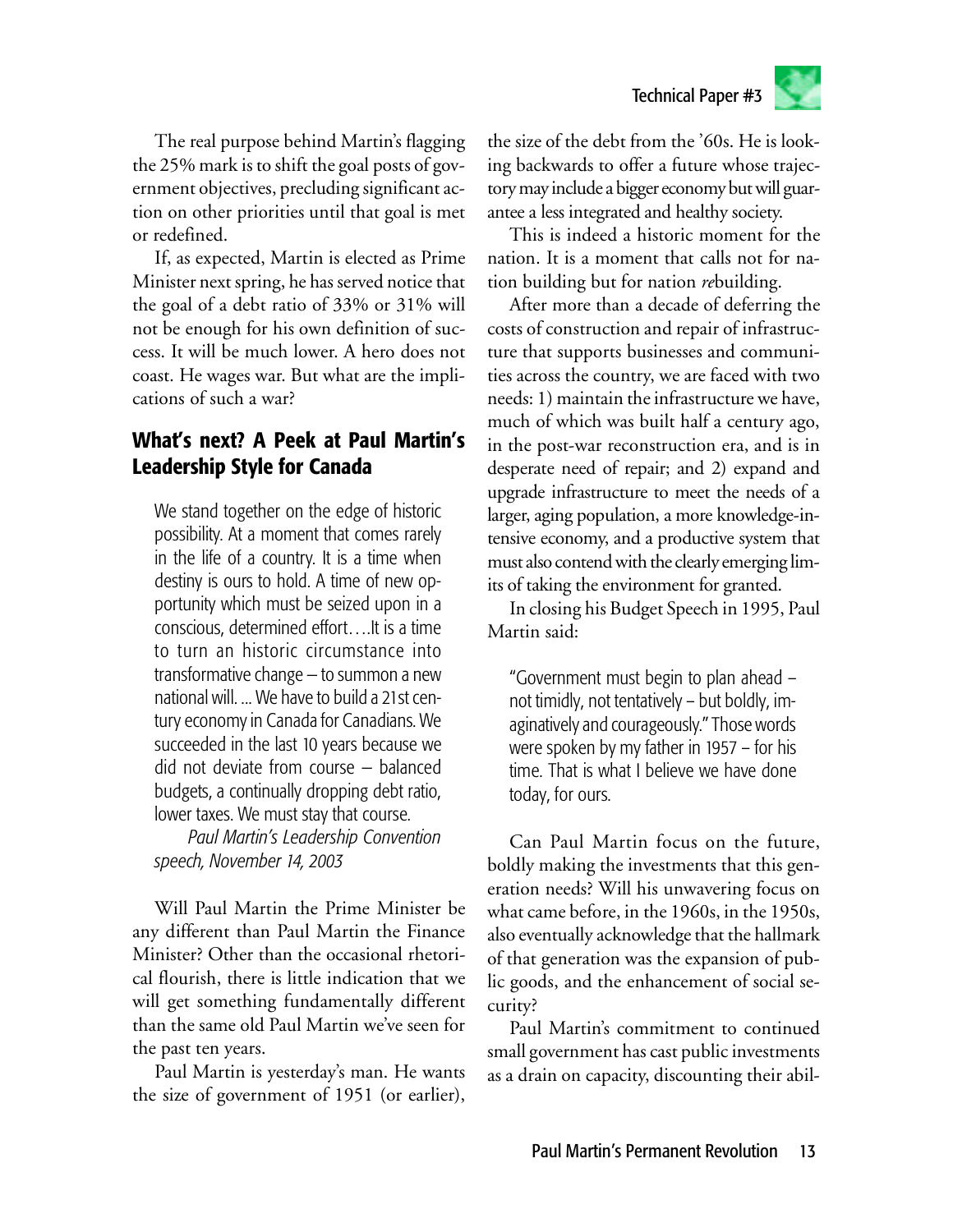

ity to increase Canada's capacity to grow and prosper more equitably, in both economic and social terms. The commitment to small government has emphasized provincial "flexibility" and decentralization for a decade, making new federal initiatives more difficult to launch and poor program take-up as simply an issue of uncooperative provinces. The commitment to small government understands that, shrugs its shoulders and moves on to aggressive national debt repayment, rather than figuring out what combination of money and politics will prevent our collective foundation and infrastructure from crumbling.

Paul Martin wants these changes, this revolution, to be permanent. But the sustainability of the small government approach is increasingly in question. Another four years of this agenda – or another decade, which is what Paul Martin says he really wants – could easily move us closer to "complete liquidation", the predicted fruit of permanent revolution according to Trotsky.

Will Paul Martin get away with this agenda in the new political environment without the enabling role of Jean Chretien? Without doubt, Jean Chretien's personality humanized the agenda. He kept the show real, rough

The hallmark of Paul Martin's permanent revolution is the permanent devolution of responsibilities: passing the buck (but not the bucks) on to lower levels of government and, ultimately, onto individuals.

The hallmark of Paul Martin's permanent revolution is the permanent devolution of responsibilities: passing the buck (but not the bucks) on to lower levels of government and, ultimately, onto individuals. It implies continued underinvestment in health care, early childhood education, and our cities. It undermines the very nature of the federation. It strangles community capacities and individual opportunities.

"The permanent revolution, in the sense which Marx attached to this concept, means a revolution which makes no compromise with any single form of class rule a revolution whose every successive stage is rooted in the preceding one and which can end only in complete liquidation."

*Leon Trotsky, first published in St. Petersburg in 1906, first translated to English in 1921*

around the edges with a hint of humour and a street-fighter's style of leadership we could relate to: muddling through and doing the best you can with the hand you are dealt.

Martin without Chretien is a new, untested act. Can Canadians warm up to the cold basics of small government without Chretien to soften the edges? Or will Paul Martin be compelled to shift with the times? In the classic language of the hero, he recently asked us to think forward, to work towards our common destiny.

Together we have the possibility of translating our recent gains into lasting national advantage. I ask all of you to join me in fulfilling Canada's destiny. Now is the time to come together as a country - in common cause and shared determination; united in purpose and accomplishment.

*Paul Martin's Speech at the Liberal Leadership Convention, November 14, 2003*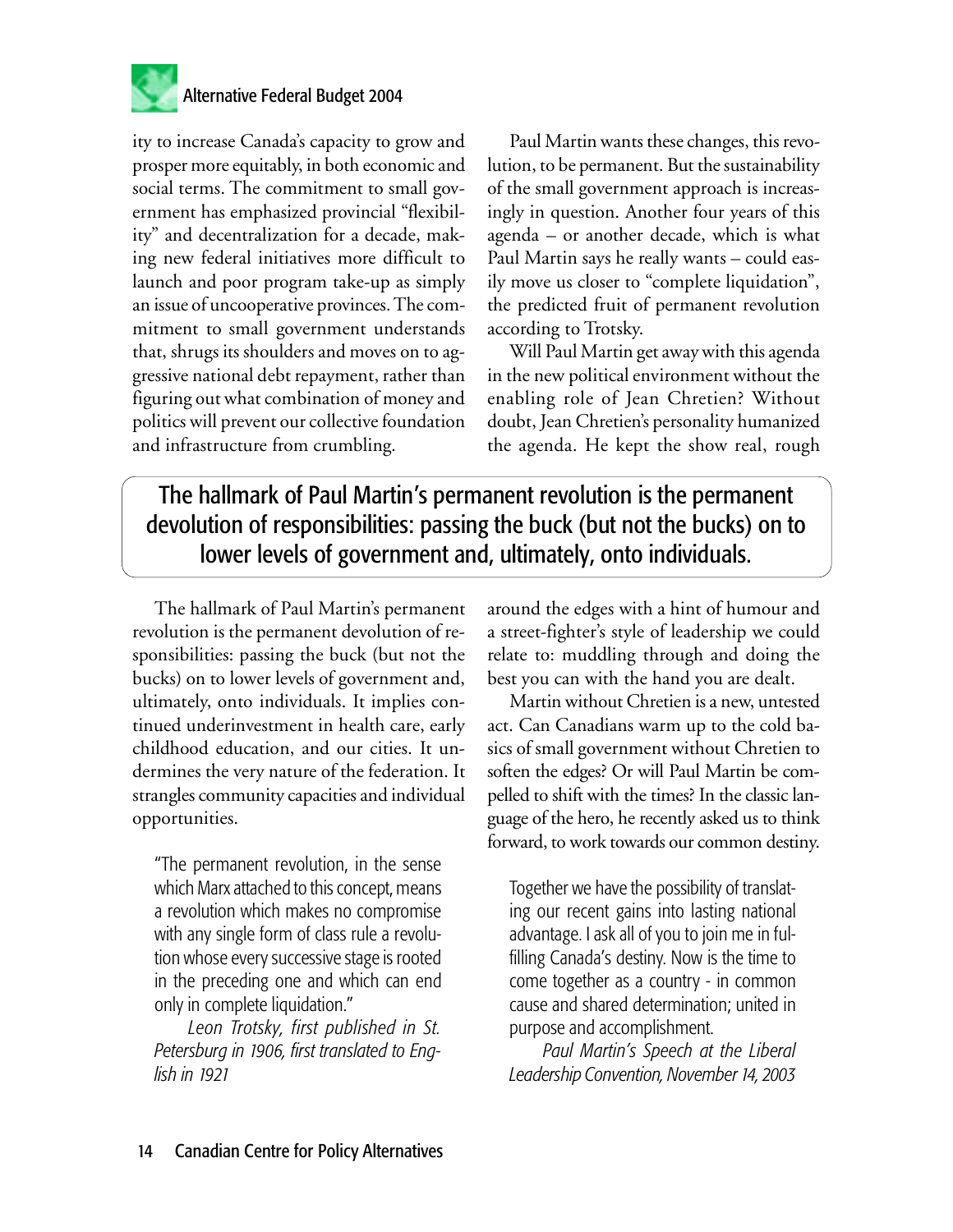

The federal government's coffers and political support are unusually robust at this point in our history. Given this solid foundation, it is entirely possible for a political leader to launch something truly revolutionary for our times: a different kind of social experiment, a quest for a different type of abundance, starting with re-investment in our own future, the future of our children.

Now, that would be a permanent revolution worth starting.

#### **Endnotes**

- Government of Canada, Department of Finance, *Fiscal Reference Tables*, September 2003, Table 55.
- 2 *ibid.,* Table 2. Both 1990 and 2000 were peaks of the business cycle, so the contraction is not due simply to the strengthening of the economy.
- <sup>3</sup> Government of Canada, *The Budget Plan 2003*, page 213.
- <sup>4</sup> All figures from Industry Canada, *Departmental Performance Report 2000-2001*, March 31, 2001, Section 2.4. Available on-line at: http://www.ic.gc.ca/cmb/welcomeic.nsf/ 53 23 4 0a8523f33718525649d006b119d/
- 030fbd4595e348cd05256b03004eec15!OpenDocument. 5 Industry Canada, Monthly Trade Bulletin, Volume
- 5, Number 1, 2002 in Review, March 2003, p.4. 6 *ibid*. http://www.ic.gc.ca/cmb/welcomeic.nsf/ 53 23 4 0a8523f33718525649d006b119d/
- 012bffa29fcb623885256dc200424073!OpenDocument. 7 Industry Canada, Micro-Economic Policy Analysis Branch, *The Trade and Investment Monitor, Fall/Winter 2002.*
- 8 Industry Canada Performance Report for the period ending March 31, 2003. Section 2.5. http://www.ic.gc.ca/cmb/welcomeic.nsf/ 53 23 4 0a8523f33718525649d006b119d/ fe1e6b4d199baf1a85256dcf0059e528!OpenDocument
- <sup>9</sup> Department of Finance Canada, *A Report on Plans and Priorities, 2001-02 Estimates*, p.11 Canada's inflation rate is only higher than (deflationary) Japan and France, which has been struggling with deflationary trends in the 1990s.
- <sup>10</sup> Statistics Canada, Consumer Price Index, CANSIM P200000. Note that the Government used the War Measures Act on October 18th, 1941, during World

War II, to set limits on wages and prices. The measures were removed in 1945, when the war ended, and prices grew at an annual average of 7% until 1952.

- <sup>11</sup> http://www.Bank-Banque-Canada.Ca/pdf/ annual\_page44\_page45.pdf, posted Mon, 14 Jan 2002. Real interest rates during the 1940s were slightly lower. Accounting for inflation, which averaged 3.7% over the period, borrowing at the prime rate cost just under 1%. With inflation rates around 2% in early 2002, the real cost of borrowing at the prime rate is just under 2%.
- <sup>12</sup> Statistics Canada, *National Income and Expenditure Accounts, Quarterly Estimates, Second Quarter 2003,* Catalogue No. 13-001-PPB.
- <sup>13</sup> Statistics Canada, *The Daily,* June 25, 2003, and October 30, 2002, both entitled Family Income.
- <sup>14</sup> Statistics Canada, *The Daily*, June 25, 2003, Family Income.
- <sup>15</sup> Statistics Canada, *The Daily*, July 28, 2000, Income Inequality.
- <sup>16</sup> "Honouring Our Promises: Meeting the Challenge to End Child and Family Poverty", 2003 Report Card on Child Poverty in Canada, Campaign 2000, http:// www.campaign2000.ca. citing the Canadian Housing and Renewal Association, Report to the Parliamentary Standing Committee on Finance. September 23, 2003.
- <sup>17</sup> Ontario Non-Profit Housing Association, "Where's Home Update", released November 16, 2002. http://  $\underline{w}\,\underline{w}\,\underline{w}\,\underline{v}\,\underline{h}\,\underline{o}\,\underline{u}\,\underline{s}\,\underline{i}\,\underline{n}\,\underline{g}\,\underline{a}\,\underline{i}\,\underline{n}\,\underline{v}\,\underline{w}\,\underline{e}\,\underline{b}\,\underline{n}\,\underline{e}\,\underline{t}\,\underline{\ell}\,\underline{w}\,\underline{h}\,\underline{o}\,\underline{m}\,\underline{e}\,\underline{\ell}$ whereshome2001final.pdf.
- <sup>18</sup> In 1999 the figure was 200,000 according to "Homeless in Canada", News Documentary, CBC-TV, The National, Monday, December 20, 1999. The current figure is supplied by Michael Shapcott, Coordinator, Community / University Research Partnerships Unit, Centre for Urban and Community Studies, University of Toronto. For further articles about homelessness visit http://www.housingagain.web.net.
- <sup>19</sup> The Canadian Association of Food Banks, *HungerCount 2003*, p. 3, and Carly Steinman, "A Surplus of Hunger: Canada's Annual Survey of Emergency Food Programs", prepared for the Canadian Association of Food Banks, October 2000. There are more than 1,300 McDonald's in Canada (Source: McDonald's Canada, http://www.mcdonalds.ca/en/ aboutus/mcdCanada\_facts.aspx).
- <sup>20</sup> *Something has to give: Food Banks filling the Policy Gap in Canada*, news release, October 16, 2003, Canadian Association of Food Banks, http://www.cafbacba.ca.